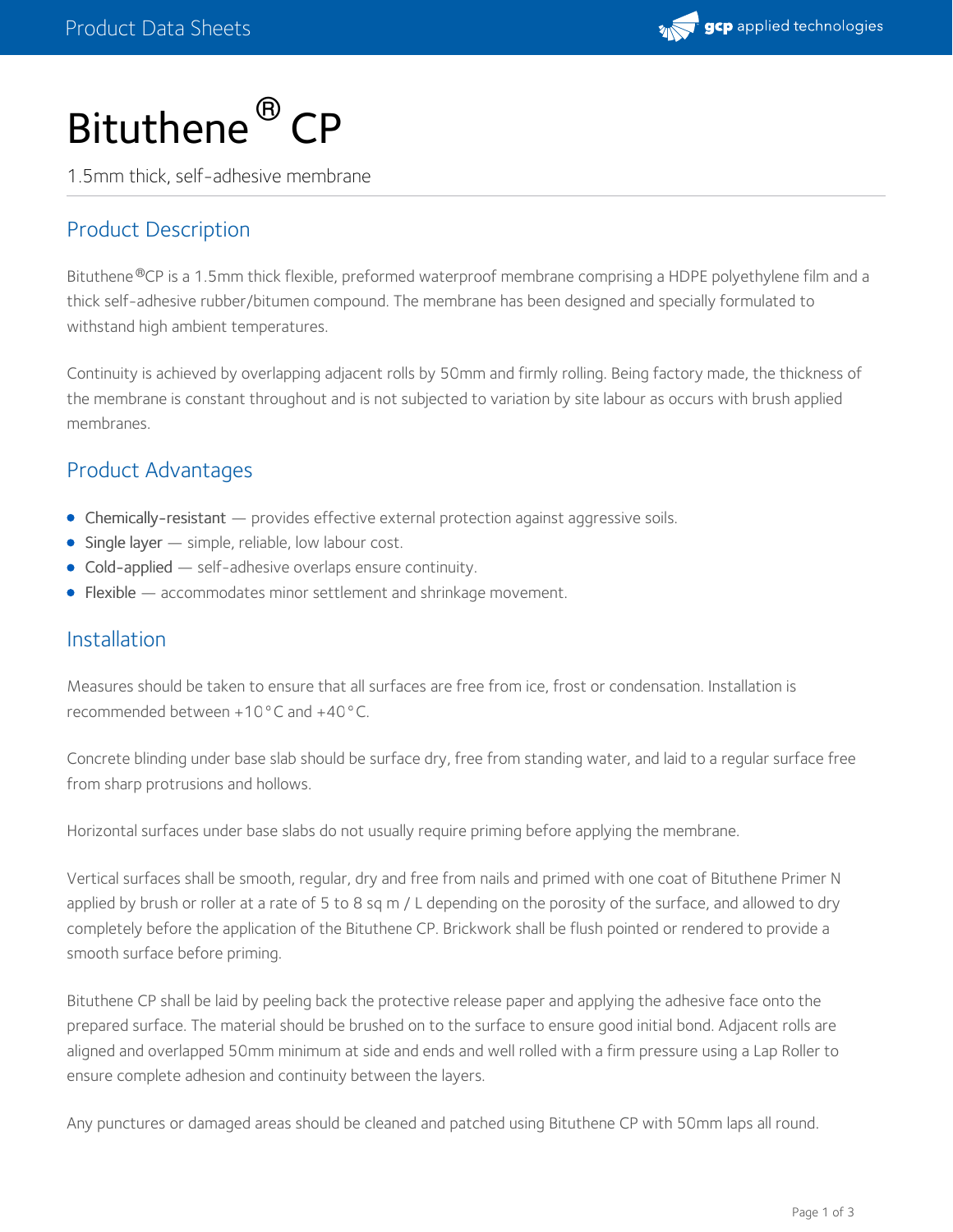

Pipe entries may be sealed prior to the application of Bituthene CP with Liquid Membrane extended over the adjacent flat slab area to give a minimum 50mm lap under the Bituthene CP. Liquid Membrane is a two component compound for waterproofing irregular profiles in conjunction with Bituthene systems.

Where Bituthene is to be left temporarily exposed on vertical surfaces, batten fixing may be necessary to prevent slippage. Prior to backfilling remove battening and cover fully with a subsequent layer of Bituthene.

Following application care should be taken to prevent damage by following trades by using a 25mm screed as Bituthene protection boards spot bonded with Pak Adhesive. Vertical faces to be protected if required against damage from backfilling and fixing of reinforcement by using Bituthene protection boards recommended by spot bonded with Pak Adhesive.

# Health and Safety

Refer to relevant Material Safety Data Sheets.

## Quality Assurance

GCP Applied Technologies is certified to ISO 9001 by TUV SUD PSB Pte Ltd.

# Typical Performance Properties

| <b>PROPERTY</b>              | <b>TYPICAL VALUES</b>                          | <b>TEST METHOD</b>            |
|------------------------------|------------------------------------------------|-------------------------------|
| Tensile Strength (Film)      | 19,700kN / $m2$                                | ASTM D882                     |
| Tensile Strength (Composite) | M.D: 1.3N / mm<br>C.D: 1.1 N / mm <sup>2</sup> | ASTM D412                     |
| Elongation (Composite)       | $\geq 300\%$                                   | ASTM D412                     |
| Puncture Resistance          | 9kg                                            | ASTM E154                     |
| Adhesion to Self             | 1,100N/m                                       | <b>GCP Test</b><br>Method B77 |
| Pliability                   | Pass                                           | <b>GCP Test Method</b>        |

# Specification

Bituthene CP preformed, self-adhesive membrane shall be laid on to smooth concrete substrates and on to vertical surfaces primed with Bituthene Primer N applying the preformed membrane sticky side downwards, to give well rolled 50mm overlaps, and shall be laid strictly in accordance with the manufacturer's instructions.